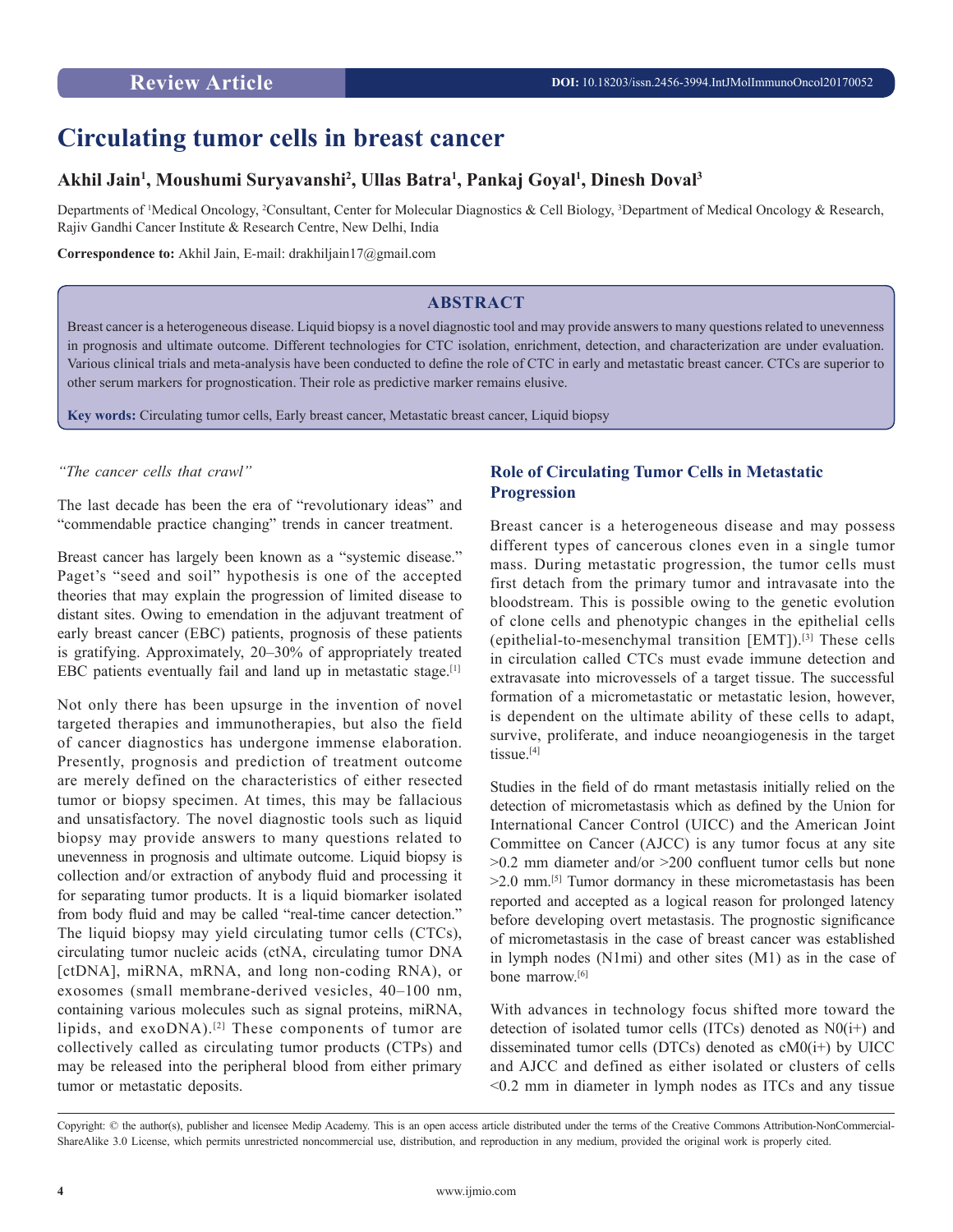outside breast and surrounding regional lymph nodes (bone marrow, peritoneal cavity, and blood) in the absence of clinical/ radiographic findings of overt metastases. The major difference between DTCs and micrometastasis as defined originally by UICC and AJCC lies in their non-proliferating dormant state and absence of stromal reaction. Since epithelial cells are normally absent in the bone marrow and peripheral circulation, detection of these kinds of cells in the blood or marrow implies the presence of CTC or DTC.[7]

The case of CTCs demands special mention. These CTCs are circulating at very low frequency in the blood, thereby making their concentration minuscule  $(\sim 1 \text{ CTC per } 10^{5} - 10^{7} \text{ leukocytes}).$ Such a low concentration necessitates the development of sensitive and specific approaches for their isolation, enumeration, and molecular characterization. Butler and Gullino estimated that 1 g of tumor tissue  $(10^9 \text{ cells})$  sheds about  $3-4 \times 10^6$  tumor cells into the circulation per day. Not all of these CTCs are successful in establishing distant metastatic disease. Fidler *et al.* demonstrated that after 24 h of intravenous administration of tumor cells, <0.1% cells remain viable and  $\leq 0.01\%$  of these viable CTCs can produce metastasis.<sup>[8]</sup> Fidler named those successful as the "decathlon champions" of CTCs. The predicted half-life of these CTCs is in the range of 1–2.4 h. This low "success rate" could be explained by a model similar to "survival of the fittest."

## **Methods for Circulating Tumor Cells Isolation and Detection**

There are many different technologies for CTC isolation, enrichment, detection, and characterization [Table 1]. These technologies may be divided into the phase of enrichment and isolation, followed by cell detection and cell characterization. Technology for CTC isolation uses either physical separation or immunoaffinity-based methods for CTC enrichment.[9] Physical separation is based on their biophysical and biomechanical properties which distinguish CTCs from normal blood cells, e.g., size (larger; >8 μm), less deformability, density, and electricity. Immunoaffinity-based enrichment is based on a CTC marker usually a cell surface protein. The "perfect" CTC marker for immunoaffinity-based enrichment would be expressed on all CTCs but not on autochthonous blood cells (leukocytes, endothelial cells, hematopoietic stem cells, and mesenchymal stem cells). Such marker should not be repressed or destroyed during the invasion and circulation process. The search for cell surface markers is ongoing, and many including EpCAM and Muc1 have been tried for immunoaffinity-based enrichment. Currently, defined CTC is a cell with nucleus, visible cytoplasm, and the expression of cytokeratin and absence of CD45 expression.<sup>[10]</sup>

Using above-mentioned differential properties of CTCs, they can be enriched either by positive selection of CTCs, e.g., EpCAM-based CellSearch; negative depletion of nonCTCs, e.g., red blood cells by hypotonic lysis or density gradient-based methods and white blood cells by antibodies directed against leukocytes, e.g., leukocyte common antigen (CD45); or on a combination of both. Examples of commercial tests based on positive selection – CellSearch and CTC chip. Examples of commercial tests based on negative depletion – RosetteSep.[11] Finally, CTC detection and characterization can be done by immunocytological (flow cytometry); molecular (reverse transcription-polymerase chain reaction [RT-PCR]); and functional assays (cell culture – EPISPOT; xenotransplantation).

## **Hardships in Circulating Tumor Cells Research**

Circulating epithelial cells have been reported in patients without malignancy, e.g. inflammatory conditions and benign colon diseases, but these conditions are rare.[12]

Many CTC detection techniques including CellSearch depend solely on positive selection of CTCs based on epithelial protein expression (e.g. EpCAM and cytokeratins). Since these expressions may have intra- and inter-tumoral heterogeneity, this process of positive selection may not be absolutely accurate. Second, detection of epithelial markers alone may miss CTCs bearing mesenchymal signatures. These issues have been addressed by using EpCAM-independent enrichment approaches by antibody-independent and antibody-dependent methods.

"Hitting" the functionally competent CTCs is the most needed and is being tested *in vitro* immunoSpot ELISPOT test, the invasion assay (based on active digestion of a fluorescently labeled cell adhesion matrix), and *in vitro* xenotransplantation assay. While most of these tests are underway their clinical validation, only one test CellSearch, a technology based on EpCAM-positive enrichment, has received US Food and Drug Administration (FDA) approval for CTC detection as an aid in monitoring patients with metastatic breast, colorectal, and prostate cancer.

### **Circulating Tumor Cells Subpopulation**

Work by various researchers has shown that CTC may have different phases/ages in its lifespan. It has been reported to exist as a subpopulation expressing either epithelial markers or mesenchymal predominance or in intermediate state. It may also acquire the characteristics of quiescence and self-renewal, thus behaving as a cancer stem cell (most commonly identified by CD44+/CD24− or ALDH1 expression).[13] Now, DTCs are also recognized as a subtype of CTC.

### **Applications of Isolated Circulating Tumor Products**

CTCs isolated from patient's blood (or other fluids) may be used for a number of applications such as identifying specific markers by immunostain; genomic amplification and translocation by fluorescence *in situ* hybridization. Nucleic acid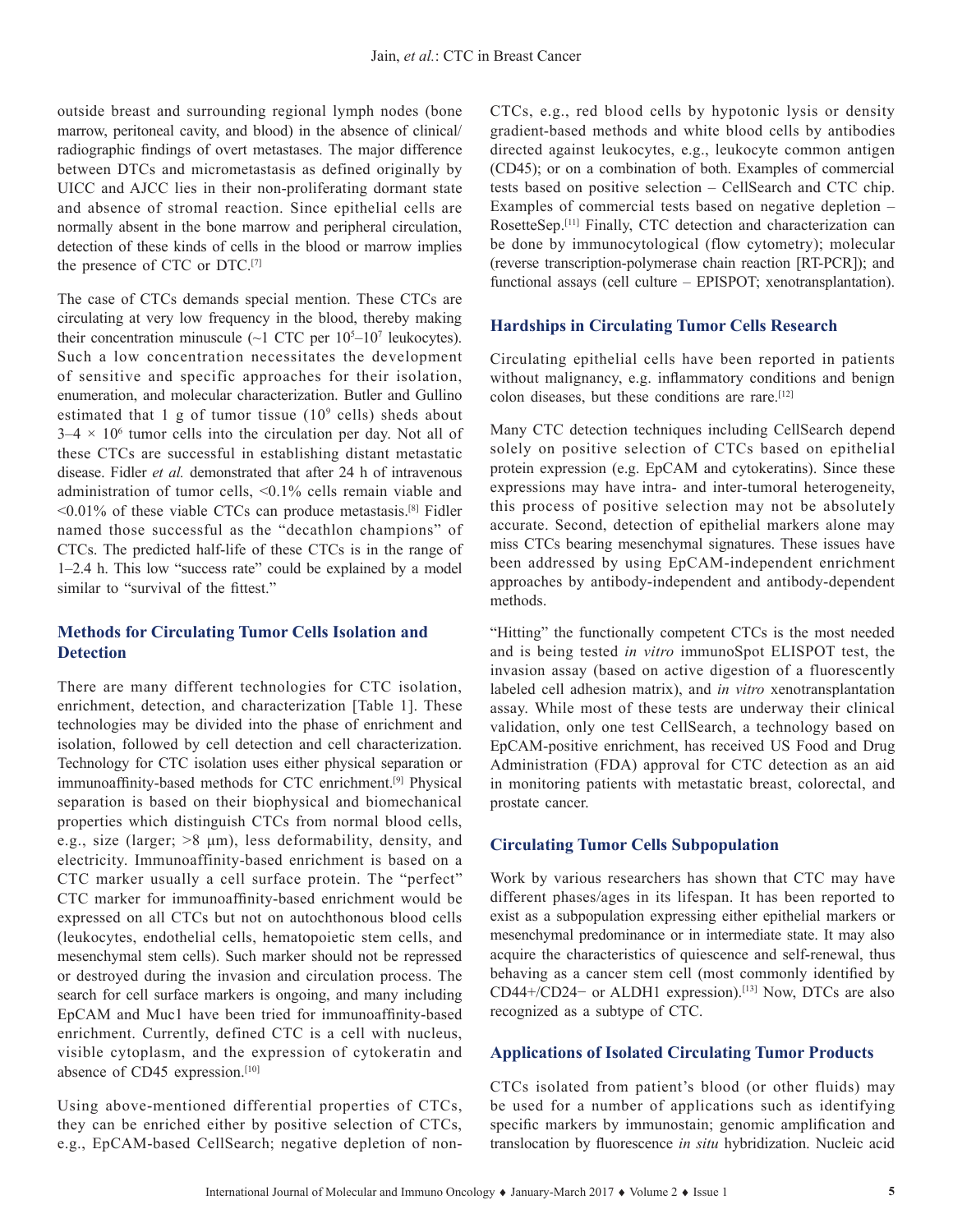#### Jain, *et al.*: CTC in Breast Cancer

| <b>Platform</b>                            | <b>Vendor/Developer</b>                                                      | <b>Methodology</b>                                                                                                                                                                                                                             |
|--------------------------------------------|------------------------------------------------------------------------------|------------------------------------------------------------------------------------------------------------------------------------------------------------------------------------------------------------------------------------------------|
| Immunoaffinity assay                       |                                                                              |                                                                                                                                                                                                                                                |
| Cell search                                | Veridex                                                                      | Epcam-coated beads based positive selection using magnetic beads<br>followed by staining and image analysis. Clinically validated<br>in metastatic breast, colorectal and prostate cancer. Only FDA<br>approved platform                       |
| Adna test                                  | Adnagen                                                                      | Immunomagnetic bead enrichment (EPCAM, MUC-1, mesothelin)<br>followed by nested PCR                                                                                                                                                            |
| Anti-EPCAM, Anti-CK antibody               | Glenn Deng, Stanford<br>University                                           | CTC enrichment assay using the combination of anti-CK and<br>anti-EPCAM antibodies                                                                                                                                                             |
| Cell collector                             | Gilupi                                                                       | Functionalized structured medical wire coated with anti-EPCAM<br>antibodies placed directly into the blood stream of a patient via<br>an indwelling catheter. Stays in the arm vein for 30 min and thus<br>enables the capture of CTCs in vivo |
| Biofluidica CTC                            | Biofluidica                                                                  | Epcam-coated chip to capture EPCAM expressing cells followed<br>by elution and electrical counting                                                                                                                                             |
| Epispot                                    | Laboratoire de virologie                                                     | Initial depletion of CD45 followed by EPCAM expressed selection                                                                                                                                                                                |
| Microfluidic devices                       |                                                                              |                                                                                                                                                                                                                                                |
| Oncocee                                    | Biocept                                                                      | Biotin-tagged antibodies that bind selectively to CTCs                                                                                                                                                                                         |
| Clearcell                                  | Clearbridge                                                                  | Label-free technology that uses lateral traps to capture tumor cells<br>based on size and deformability                                                                                                                                        |
| Herringbone-chip                           | Daniel Haber and Mehmet<br>toner                                             | Microvortices are used to significantly increase the number of<br>interactions between target CTCs and the antibody-coated chip<br>surface                                                                                                     |
| De novo Sciences Jetta 400                 | Wayne Klohs<br>Sunitha Nagrath<br>Gil Omenn<br>David Parkinson<br>Ken Pienta | CTC isolation is achieved by flowing a sample over a proprietary<br>designed set of 56,320 microfluidic capture chambers. The<br>Systems will then characterize the cells for downstream analysis                                              |
| Size based devices                         |                                                                              |                                                                                                                                                                                                                                                |
| Screencell                                 | Screencell                                                                   | Microporous membrance filter allows size selective isolation of<br><b>CTCs</b>                                                                                                                                                                 |
| Cellsieve                                  | Creaty microtech                                                             | Lithographically fabricated filters with precision pore dimensions                                                                                                                                                                             |
| Size and deformability                     |                                                                              |                                                                                                                                                                                                                                                |
| Parsortix                                  | Angle                                                                        | Uses size and deformability using a wier-type step filter                                                                                                                                                                                      |
| Density                                    |                                                                              |                                                                                                                                                                                                                                                |
| Oncoquick                                  | Greiner bio one                                                              | Porous barrier density gradient centrifugation technology                                                                                                                                                                                      |
| VI. Immunomagnetic and physical properties |                                                                              |                                                                                                                                                                                                                                                |
| Magsweeper                                 | Stanford University                                                          | Immunomagnetic enrichment of target cells. Individual extraction<br>of isolated cells based on their physical characteristics                                                                                                                  |

| <b>Table 1: Various CTC isolation and detection methods</b> |  |  |  |  |  |
|-------------------------------------------------------------|--|--|--|--|--|
|-------------------------------------------------------------|--|--|--|--|--|

CTC: Circulating tumor cell, FDA: Food and Drug Administration, PCR: Polymerase chain reaction

(DNA or RNA) can be extracted and applied for sequencing, quantitative RT-PCR, and expression profile analysis. It may also be possible to obtain cell culture from the isolated viable CTC. Haber *et al*. beautifully narrated the difference between utilities of CTC and ctDNA. ctDNA may be largely utilized for amplification, deletion, translocation, point mutation, and chromosomal abnormalities.[14]

### **Circulating Tumor Cells in Breast Cancer Patients**

There have been various clinical trials and meta-analysis [Table 2] to understand and establish the role of CTC in breast cancer in the last few years. CTCs have been separated in both metastatic breast cancer (MBC) and, later, EBC patients. Below is the brief understanding of the so far gained knowledge regarding CTCs in breast cancer.

### **Circulating Tumor Cells in Metastatic Breast Cancer**

The utmost need to improve the survival of MBC patients led Cristofanilli *et al*. to test the hypothesis that the levels of CTC could predict survival. They conducted a prospective, multicenter study in 177 measurable MBC patients. Levels of CTCs were tested both before the start of treatment and at first follow-up visit, that is, approximately at three to four weeks. As a control, circulating epithelial cells were rare in healthy (mean,  $0.1 \pm 0.2$ ) per 7.5 ml of whole blood) and benign breast disorders (mean,  $0.1 \pm 0.9$  per 7.5 ml of whole blood). A Cutoff threshold of ≥5 CTC/7.5 ml was reported as binary notation capable of conferring prognostic significance. Patients with CTCs  $\geq$ 5 per 7.5 ml of whole blood, as compared with the group with fewer than 5 CTCs per 7.5 ml, had a shorter median progression-free survival (PFS) (2.7 vs. 7.0 months,  $P < 0.001$ ) and shorter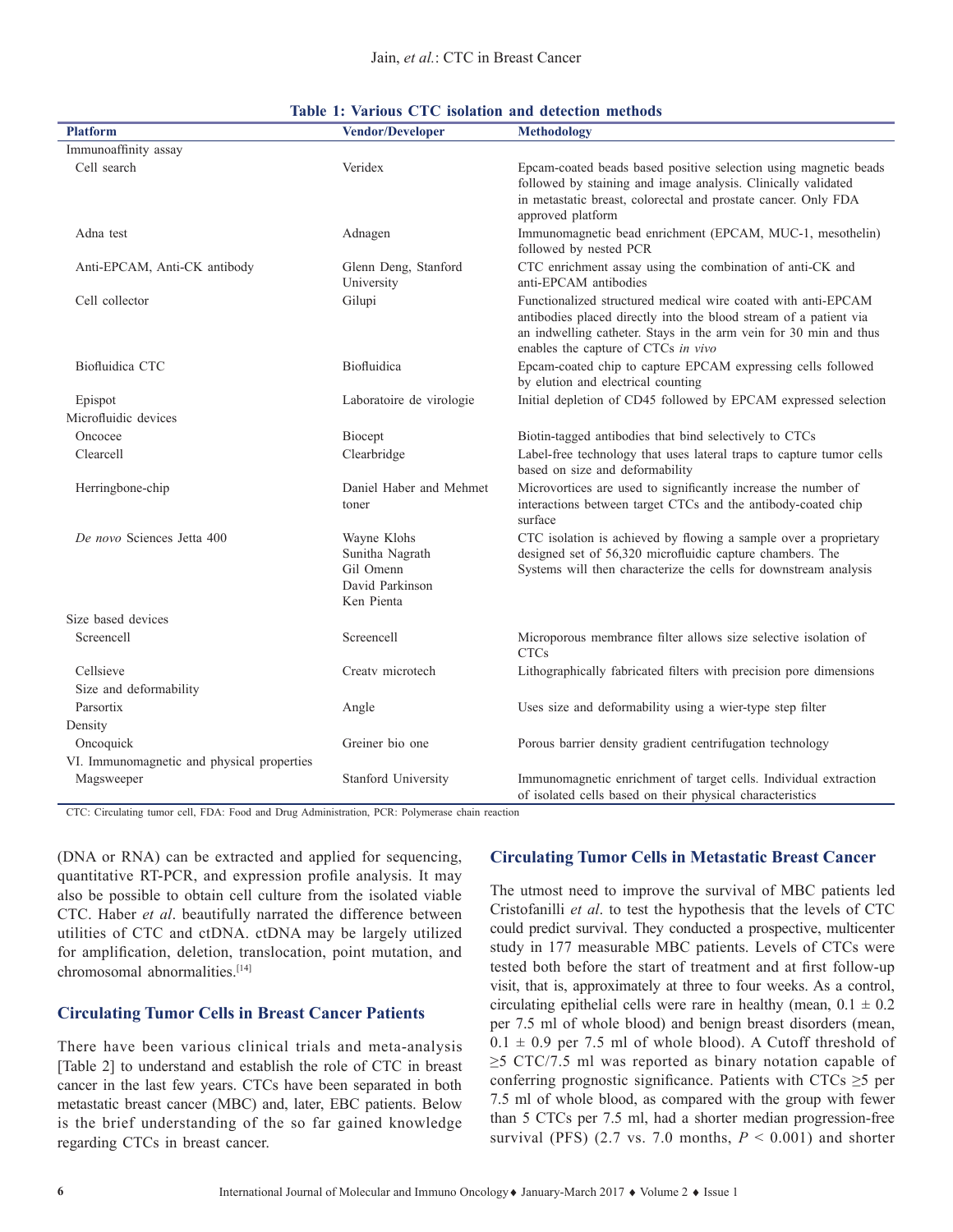|  |  | Table 2: Trials in CTC breast |
|--|--|-------------------------------|
|  |  |                               |

| <b>Trial</b>                      | <b>Conclusion</b>                                                                                           | <b>Study</b>    |
|-----------------------------------|-------------------------------------------------------------------------------------------------------------|-----------------|
| CTC in metastatic breast cancer   |                                                                                                             |                 |
| Cristofanilli et al.              | $\geq$ 5 CTC/7.5 ml: Cut-off for prognostic significance                                                    | Prospective     |
|                                   | >5 CTC/7.5 ml had shorter median PFS and OS                                                                 |                 |
|                                   | levels at baseline and at first follow-up most significant predictors of PFS and OS                         |                 |
| Cristofanilli et al               | CTCs have superior and independent prognostic value                                                         | Prospective     |
| Smearge et al.                    | Confirmed prognostic value of CTCs                                                                          | Prospective     |
|                                   | Early change of therapy was not effective in changing OS                                                    |                 |
| Giuliano et al.                   | $\geq$ 5 CTCs/7.5 ml                                                                                        | Retrospective   |
|                                   | Increased baseline number of metastatic sites                                                               |                 |
|                                   | Development of new lesions were significantly greater on treatment failure                                  |                 |
|                                   | Significant shorter time to visceral metastasis                                                             |                 |
| Pierga et al.                     | Confirmed independent poor prognostic value associated with increased CTCs in terms                         | Prospective     |
|                                   | of survival                                                                                                 |                 |
| Bidard et al.                     | Established CTC as dynamic prognostic marker of PFS and OS                                                  | Pooled analysis |
| CTC in early breast cancer        |                                                                                                             |                 |
| Janni et al.                      | Established CTC as a significant independent prognostic factor for DFS, DDFS, BCSS<br>and OS                | Pooled analysis |
|                                   | In EBC, at least 1 CTC may be of value                                                                      |                 |
| Rack et al.                       | CTCs are prognostic for reduced DFS, distant DFS, BCSS, and OS before the start of                          | Pooled analysis |
|                                   | systemic treatment                                                                                          |                 |
|                                   | CTCs are prognostic for DFS after completion of adjuvant chemotherapy                                       |                 |
|                                   | CTC clearance does not predict chemotherapy benefit                                                         |                 |
| Lucci et al.                      | Detection of one or more circulating tumor cells at start of therapy predicted both<br>decreased PFS and OS | Prospective     |
| Pachmann et al.                   | $\geq$ 5 CTC/7.5 ml had shorter median OS                                                                   | Prospective     |
| CTC in inflammatory breast cancer |                                                                                                             |                 |
| Hall et al.                       | Prognostic significance of one or more CTC in 7.5 ml blood on RFS                                           | Prospective     |
| Piegra et al.                     | CTC detection at baseline independently predicted poor 3-year DFS and 3-year OS                             | Pooled analysis |
| $\mathbf{u}$ ppc $\mathbf{v}$ .   | $\cdots$ $\alpha$ $\cdots$ $\cdots$                                                                         |                 |

CTC: Circulating tumor cell, DFS: Disease-free survival, Os: Overall survival, Rfs: Relapse-free survival

overall survival (OS) (10.1 vs.  $>18$  months,  $P < 0.001$ ). At the first follow-up visit after the initiation of therapy, this difference between the groups persisted (PFS, 2.1 vs. 7.0 months;  $P < 0.001$ ; OS, 8.2 vs. >18 months;  $P < 0.001$ ). Investigators concluded that this cutoff gave a reliable estimation of disease progression and survival earlier than estimations made with the use of traditional imaging methods (3–4 vs. 8–12 weeks after the initiation of therapy, respectively). The multivariate analysis showed that the levels of CTCs at baseline and at the first follow-up visit were the most significant predictors of PFS and OS of all the variables  $[15]$ 

In a similar study at M. D. Anderson Cancer Center, CTCs were counted in 151 patients of MBC. These patients were also evaluated for other prognostic cancer markers such as hormone receptor and Her2 status along with CA 27.29. Cases with 5 or more CTC had a median OS of 13.5 months. The median OS for those with <5 CTC was above 29 months. The research group rested their case stating that CTCs have superior and independent prognostic value.[16]

Based on the background that increased CTCs were associated with poor prognosis in terms of PFS and OS, Smerage *et al.* (SWOG SO500 trial) tested the response of change of chemotherapy after one cycle of first-line chemotherapy in MBC patients. Patients who had increased CTCs after 21 days of therapy were randomized either into continuing same therapy

or change of therapy. No difference in survival was reported in these two arms (10.7 months and 12.5 months, respectively,  $P = 0.98$ ). Median survival of patients who did not have increased CTCs at baseline and whose CTCs dropped after first cycle of therapy were 35 and 23 months, respectively. The prognostic value of CTCs was confirmed, and investigators concluded that early change of therapy was not effective in changing OS. They suggested that such findings may be predictive of innate chemotherapy refractoriness of the tumor and strongly recommended the clinical trial participation of patients having increased CTCs after one cycle of therapy.<sup>[17]</sup> Riethdorf *et al.* suggested the differential responses to treatment between the primary tumor and metastasis and/or CTCs.<sup>[18]</sup> CirCe01 and STIC CTC are the currently undergoing clinical utility trials based on CTC count.

Any disease has some risk factors that may be either prognostic of the disease behavior or predictive of the treatment response. In advanced breast cancer, traditional prognostic factors do not always adequately predict treatment response. Giuliano *et al.* in their retrospective study explored the role of CTC counts as predictors of disease evolution in breast cancer patients with limited metastatic dissemination. A pre-treatment level ≥5 CTCs/7.5 ml was associated with an increased baseline number of metastatic sites compared with <5 CTCs/7.5 ml  $(P = 0.0077)$ . At the time of treatment failure, development of new lesions was significantly greater and frequent in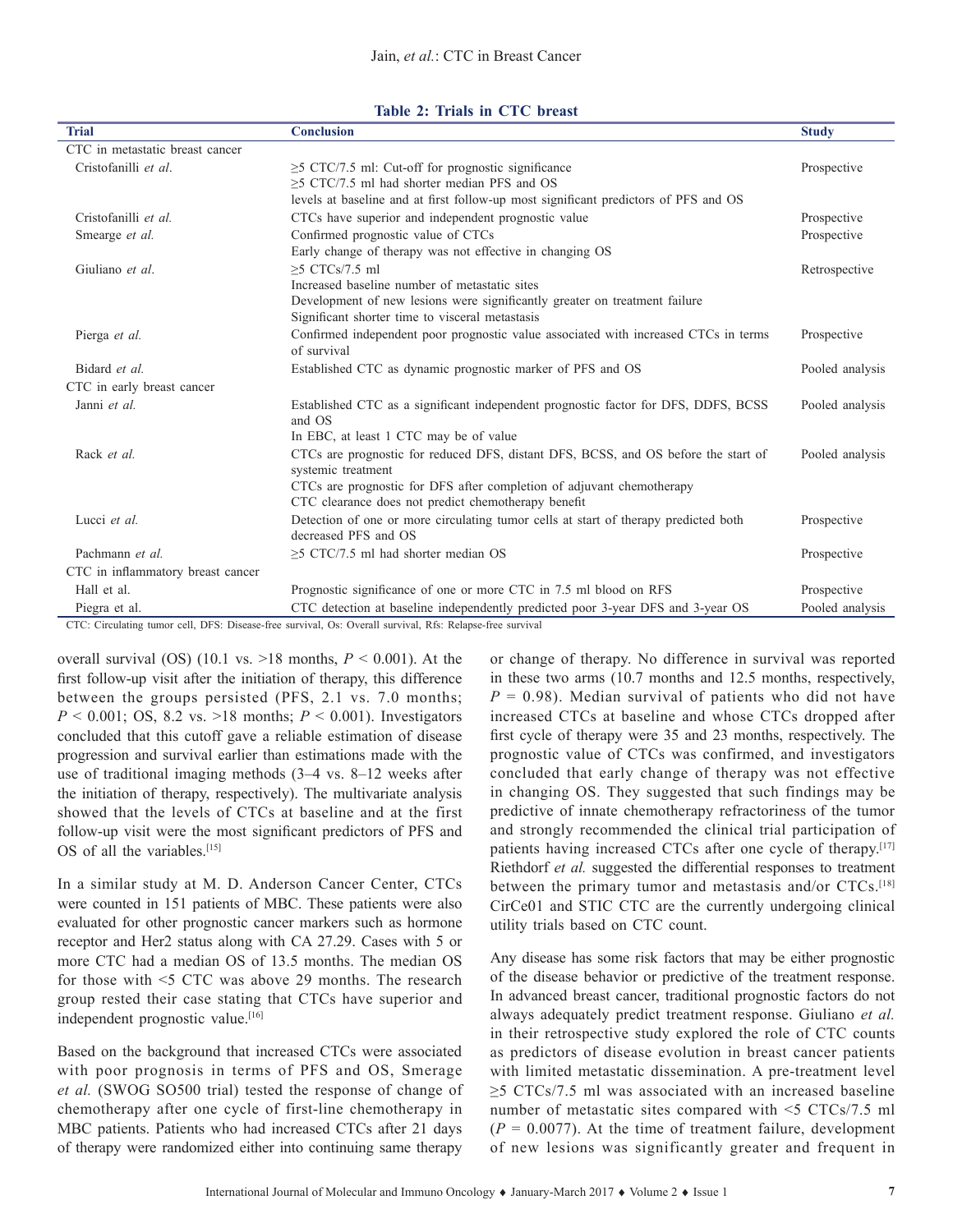patients with  $\geq$ 5 CTCs/7.5 ml compared with those with <5 CTCs/7.5 ml. Patients with predominantly nonvisceral metastatic sites and single metastatic site, with  $\geq$ 5 CTCs/7.5 ml had remarkably significant shorter time to visceral metastases and development of new metastatic sites compared with <5 CTCs/7.5 ml. Patients with increased CTCs had worse survival. Thus, they concluded that baseline CTCs counts can be used as an early predictor of metastatic potential in breast cancer patients with limited metastatic dissemination.<sup>[19]</sup>

An important question that intrigues the mind of oncologist is whether CTC is a best prognostic marker to date. The first prospective observational study in this regard was IC 2006-04. The study confirmed the independent poor prognostic value associated with increased CTCs in terms of survival.[20] Bidard *et al.* reported the prospectively planned secondary objective of the IC 2006-04 study, the comparison of CTC with different serum tumor markers (carcinoembryonic antigen [CEA], cancer antigen 15-3 [CA 15-3], and cytokeratin fragment 21-1) and non-tumor markers (lactate dehydrogenase and alkaline phosphatase).<sup>[21]</sup> Both the investigators reported no clear prognostic superiority of CTC over serum markers. To establish the clinical validity of CTC quantification and other serum markers, a pooled analysis including 1944 patients over 17 centers was performed. Increased CTC ( $\geq$ 5 CTCs/7.5 ml) at baseline, after 3–5 and 6–8 weeks of therapy conferred significantly poor survival in terms of PFS and OS. Bidard *et al.* reported the superiority of CTC over serum markers (CEA and CA15.3) and defined CTC as "dynamic prognostic marker of PFS and OS which should be interpreted in conjugation with other features; addition of CTC count at baseline and monitoring during treatment significantly increases the prognostic value of the model."[22]

## **Circulating Tumor Cells in Early Breast Cancer**

Over the past few years, integration of multidisciplinary approach for treating breast cancer has boosted the cure rate and survival of breast cancer patients. Still number of appropriately treated EBC patients, approximately 20–30%, ultimately fail and land up in metastatic stage.[3] Pantel *et al.* have reported that occult micrometastasis is out-of-reach of high-resolution technologies.<sup>[23]</sup> Questioning the traditional prognostic factors and peeping into CTCs notoriety gives many plausible explanations.

In the early phase of CTC era, DTC, a subtype of CTC, was shown to have prognostic value in EBC patients. Braun *et al.* in their pooled analysis of 4703 patients, having DTC in bone marrow, reported poor outcome in these patients before initiation of therapy.[6] Janni *et al*. conducted a pooled analysis of 3173 patients having non-metastatic (Stage I–III) breast cancer from 5 breast cancer institutes. The presence of CTCs was associated with a large tumor size, increased lymph node involvement, unfavorable histological grade, and lobular tumor type, whereas no significant association was identified

between CTC presence and menopausal status, hormonereceptor status, or HER2 status. Patients with CTCs more often received neoadjuvant and/or adjuvant chemotherapy than did patients without CTCs. Presence of CTC was a significantly independent prognostic factor for disease-free survival (DFS), distant DFS, breast cancer-specific survival, and OS. CTC was not significantly associated with prognosis for nodal stage N0 disease and also in hormone receptor negative/HER2-positive tumors. They stressed upon that though  $\geq$ 5 CTCs/7.5 ml is the accepted cutoff in metastatic setting, CTCs prognostic relevance in EBC is independent of cutoff value, and presence of at least 1 CTC may be of value.[24]

Another large prospective, randomized, multicentric study (SUCCESS, Germany) which gives insight into the role of CTC in EBC was reported by Rack *et al*. CTCs were analyzed in 2026 patients with EBC before adjuvant chemotherapy and in 1492 patients after chemotherapy. They reported increased CTCs to be a prognostic marker for reduced DFS, distant DFS, breast cancer-specific survival, and OS before the start of systemic treatment and for DFS after completion of adjuvant chemotherapy. CTC detection was more in nodepositive patients as compared to node negative  $(P < 0.001)$ . No association was found with tumor size, grading, or hormone receptor status. Interestingly, the initially CTC-negative patients who subsequently developed CTCs fared better than initially CTC-positive patients whose CTCs disappeared post-treatment, suggesting CTC clearance does not predict chemotherapy benefit.[25]

Lucci *et al.* conducted a prospective study of 302 chemo-naive patients with Stage I to III operable breast cancer undergoing surgery for their primary tumors between February 2005 and December 2010 at MD Anderson Cancer Center and showed that detection of one or more CTCs at start of therapy predicted both decreased PFS and OS.[26]

A German group studied 35 women with EBC and enumerated their CTC before any treatment. 17 tested positive for CTC and the other 18 tested negative. Follow-up data showed that the group that tested negative for CTC had a median OS of 125 months. In contrast, the group with 5 or more CTC/7.5 ml of blood had a median OS of only 61 months.[27]

## **Circulating Tumor Cells in Inflammatory Breast Cancer**

An intermediate between EBC and MBC is IBC (inflammatory breast cancer). Hall *et al.* in their work reported the prognostic significance of one or more CTC in 7.5 ml blood who received neoadjuvant therapy for IBC. Using this cutoff, approximately 15–20% of non-IBC patients have CTC detection.[28] Hall *et al*. reported CTC detection, with same criteria, in 27% of patients. In IBC, CTC detection was not associated with either tumor characters or with pathological complete response. They reported the major prognostic impact on the relapse-free survival.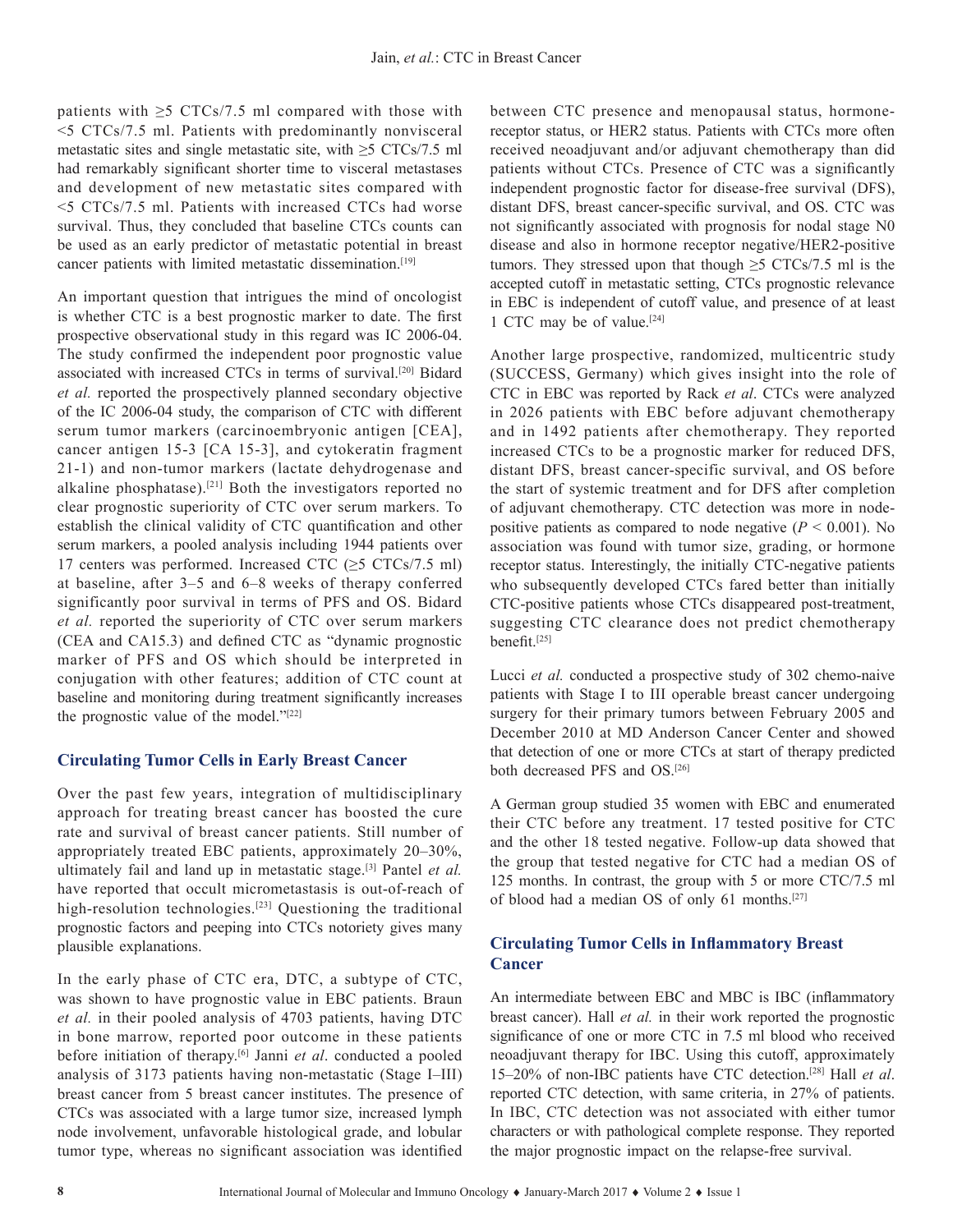Piegra *et al*., recently, in the pooled analysis of two multicentric Phase II trials (BEVERLY 1 and 2) of neoadjuvant therapy combined with bevacizumab showed that CTC detection is an independent prognostic factor in 52 primary HER2+ IBC patients. At baseline, 39% patients had ≥1 detectable CTC. After 4 cycles of CT, a dramatic drop in CTC to a rate of 9% was observed. Pathological complete response rate was 40% and was associated with the absence of hormonal receptor and HER2+ status. CTC detection at baseline independently predicted the significant difference in 3-year DFS (70% vs. 39% for patients with  $\leq 1$  vs.  $\geq 1$  CTC/7.5 mL and 3-year OS [92% vs. 56%]).[29]

### **Circulating Tumor Cells in HER2+ Breast Cancer**

Yet, another poor prognostic factor in the outcome of breast cancer patients is HER2 overexpression. Wulfing *et al.* and Hayashi *et al.* have reported the poor prognostic value of HER2+ CTC in comparison to HER2-CTC in patients with EBC and MBC, respectively. Wulfing even reported the HER2 disconcordance rate between primary tumor and CTC in EBC patients.[30]

Currently, treatment decisions at the time of MBC relapse are generally made based on the receptor status of the primary breast cancer. However, discordance in receptor status between primary tumor and disease recurrence has been observed in up to 10% of patients. It is either because of clonal evolution or shedding of the "hidden" HER2+ cells from the primary. How shall those patients be treated who are negative for Her2 amplification at primary site but exhibit amplification in CTCs? As yet, there are minimal data addressing this. Meng *et al.*reported in their retrospective study of 24 patients with MBC and HER2 − primary tumor, that four of nine patients with HER2+ CTCs at the time of metastatic disease received trastuzumab. Of these, one had rapid remission of symptoms and complete response on imaging, two patients had partial responses, and one no response.[31]

The question remains open and continues to beg the answer. DETECT III, randomized phase III trial (NCT01619111), and French CirCe T-DM1, single arm study shall answer this question.

### **Circulating Tumor Cells as Liquid Biopsy**

Imaging allows obtaining a biopsy from most metastatic sites and is relatively cheap and standard of care but fraught with serious morbidity occasionally and a rare fatality. In light of this, analysis of biomarkers on CTC is an attractive option and has been alluded to as liquid biopsy. Serial assessment of biomarker status, therefore, can only be realistically obtained from a less invasive procedure such as harvested CTCs. The barriers to use of liquid biopsy, however, are many such as cost, availability, validated platforms, and clinical validity and utility of test outcomes. However, needless to say that concept is appealing.

## **Circulating Tumor Cells as Companion to Imaging in Determining Response to Treatment**

Investigators have shown that CTCs evaluation may be more accurate than imaging used to evaluate the effectiveness of treatment in MBC. In a pioneering work performed in 2006, MBC patients had imaging tests done before and 10 weeks after they began therapy. CTC was measured 4 weeks after the start of therapy. The group that responded to treatment based on imaging tests but had 5 or more CTCs suffered a poorer outcome than the cohort with CTC counts below 5 but less definite response on imaging. These findings suggest that the levels of CTC were far more important at predicting survival compared to the actual visual changes noted on imaging tests. In addition, there was a 15% disagreement in the interpretation of the imaging tests between the two radiologists, compared to <1% variation in the results of CTC testing. The precision of CTCs enumeration coupled with superior response predictor demonstrates the potential of CTCs *vis-à-vis* radiologic studies and seems to be a more robust predictor of survival than is a radiographic response.[32]

#### **Conclusion**

CTCs are the unique and novel way of liquid biopsy. Ease of accessing blood sample or any other fluids do merit over other invasive procedures. CTCs bear prognostic significance in breast cancer patients (early, inflammatory, and metastatic). CTCs are superior to other serum markers for prognostication. Their role as predictive marker remains elusive. CTC evaluation is limited by the availability of current isolation technologies and their cost. Various trials are underway to better understand the validity and utility of CTC in breast cancer.

The increasing use of precision molecules in the treatment of cancer and acquired resistance thereof may propel the use of liquid biopsy to seek secondary mutations. Can the liquid biopsy reliably and accurately mirror the changes in the tumor sites is a question that needs to be answered, however, this seems to be an important potential use. With thousands of targeted molecule in development, an early intermediate end point will be handy in speedy launch of newer drugs.

The methods of enumeration and harvesting CTCs are many but lack analytical validity which in any case is by comparison to cell search system (the only FDA approved system) which itself has received criticism for relying on EPCAM-based positive selection, the expression of which may actually be suboptimal during EMT. Other new systems are under evaluation and may have proven ability to address the heterogeneity of CTC.

There are several challenges to making CTCs as a multifunctional cancer biomarker, but such challenges also provide opportunity for innovative and ingenious discoveries. The limit of science is decided by the ability of the human